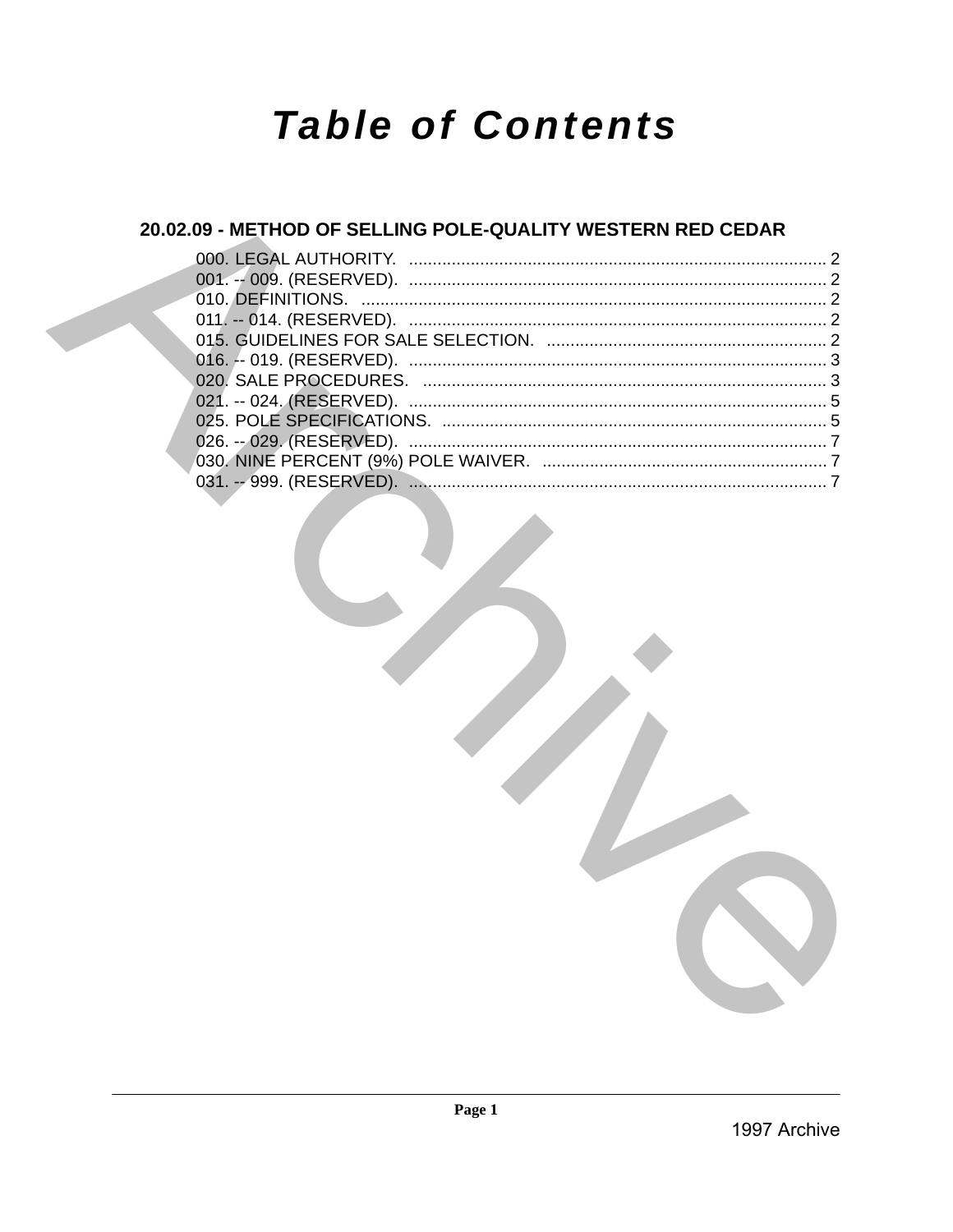#### **IDAPA 20 TITLE 02 Chapter 09**

#### **20.02.09 - METHOD OF SELLING POLE-QUALITY WESTERN RED CEDAR**

#### <span id="page-1-1"></span>**000. LEGAL AUTHORITY.**

<span id="page-1-0"></span>These rules set forth the policy and procedures for selling pole-quality cedar. These rules are adopted pursuant to and shall be construed in a manner consistent with the duties and responsibilities of the Idaho Board of Land Commissioners as set forth in Idaho Code Title 58, Chapters 1 and 4, and Article IX, Sections 7 and 8 of the Idaho Constitution. (9-3-90) **20.02.09 • METHOD OF SELLING POLE-QUALITY WESTERN RED CEDAR<br>
1998.** LINESIA ATTICORTY.<br>
These size and interesting procedure is due that probe that the six archives are adopted parents to small be visual to the simulate

#### <span id="page-1-2"></span>**001. -- 009. (RESERVED).**

#### <span id="page-1-3"></span>**010. DEFINITIONS.**

01. Cedar. Western Red Cedar (Thuja plicata) which is a forest species that is plentiful on state-owned lands in northern Idaho.

02. Cedar Pole. A segment or portion of a cedar tree that can be manufactured into a pole meeting the tions set out in Appendix A. (9-3-90) specifications set out in Appendix A.

03. Department. The Idaho Department of Lands. (9-3-90)

04. Development Sites. Skid trails and landings used for the transportation and concentration of forest product logs on endowment lands.

05. Jammer. A two (2) drum winch with a spar, generally mounted on a truck, which is capable of logs. (9-3-90) skidding logs.

06. Length Class. The length of a pole in five (5) foot increments. (9-3-90)

07. Pole-Quality Cedar. Means cedar trees in sufficient numbers, density, and quality to be suitable for edar poles. (9-3-90) making cedar poles.

08. Roads. Forest access roads used for the transportation of forest products. (9-3-90)

09. Scribner Decimal C Board Foot Measure. The measurement of forest products in accordance with the log rule described in Idaho Code title 38, Chapter 12, Idaho Code, and the rules and regulations promulgated thereunder.  $(9-3-90)$ 

10. Skyline Cable Logging. Methods of powered cable logging which provides full or partial suspension of logs during the skidding operation and is capable of skidding logs long distances.

#### <span id="page-1-4"></span>**011. -- 014. (RESERVED).**

#### <span id="page-1-5"></span>**015. GUIDELINES FOR SALE SELECTION.**

01. Size. Pole-quality cedar sales shall primarily consist of pole-quality cedar trees containing twenty (20) foot and larger cedar poles. Pole-quality cedar trees containing twenty/twenty-five/thirty (20-25-30) foot length class cedar poles may be harvested as poles or sawlogs at the purchaser's discretion unless such trees are reserved.  $(9-3-90)$ 

02. Number of Trees. Each pole-quality cedar sale shall contain at least one hundred fifty (150) pole-<br>edar trees. (9-3-90) quality cedar trees.

03. Density; Tire Skidding. The number of pole-quality cedar trees on terrain suitable for tractor and rubber-tired skidding operations shall be five or more per acre. (9-3-90)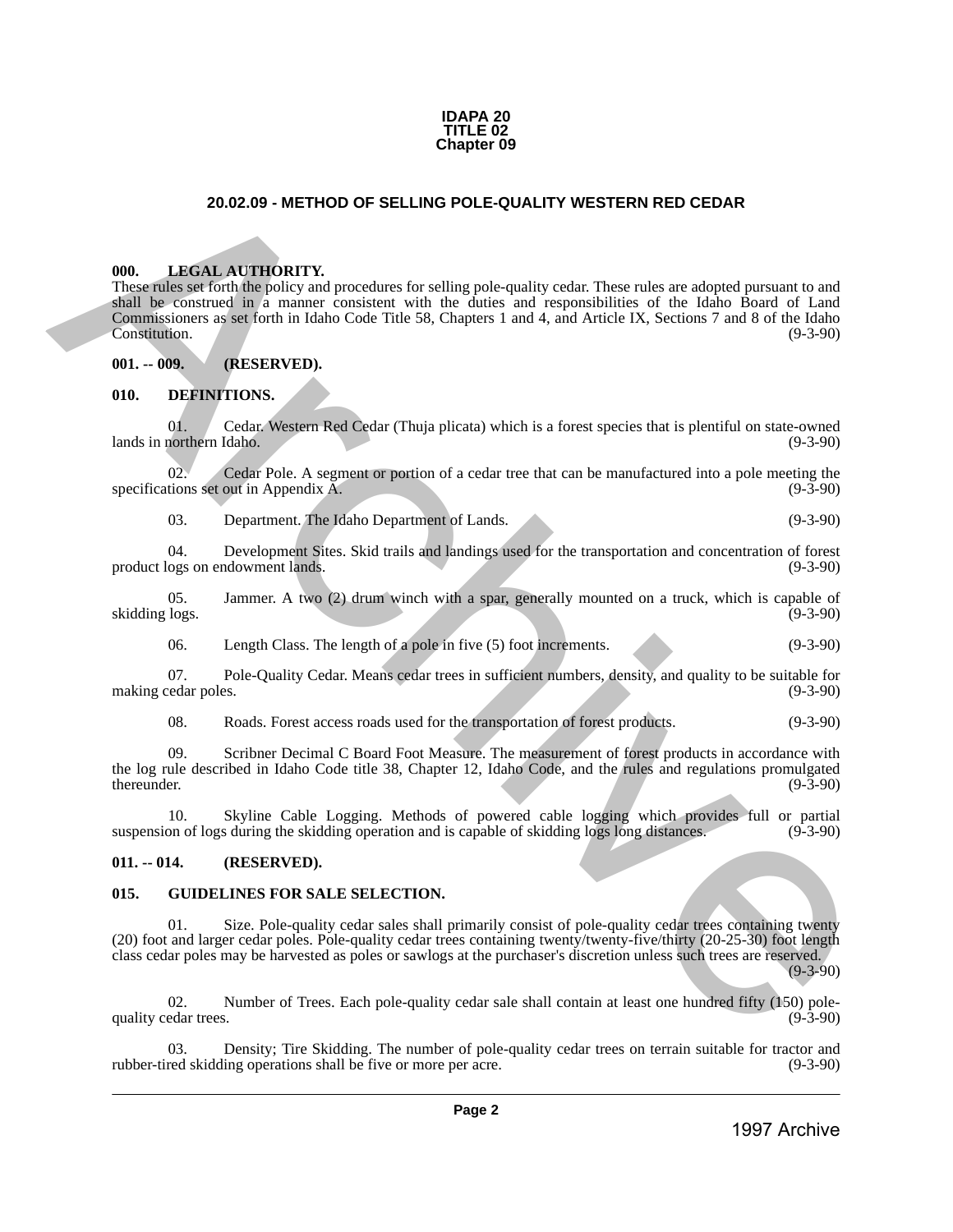## <span id="page-2-0"></span>**016. -- 019. (RESERVED).**

#### <span id="page-2-1"></span>**020. SALE PROCEDURES.**

| Maximum Amount of Sawlogs. Sawlogs and other forest products shall not exceed fifty percent<br>(50%) of the total sale volume, excluding materials generated through the construction of roads and development<br>Poles Within Sawlog Sale. If any area within a sawlog sale contains two hundred fifty (250) cedar<br>poles or more in a density of at least ten poles per acre, the area shall be reserved for a pole-quality cedar sale.<br>Number or Density: Exceptions. If a sale area does not contain the number or density of poles set<br>out in Subsections 015.02, 015.03, or 015.04, the department may nevertheless offer a pole-quality cedar sale if such<br>sale appears to be economically feasible. |                         |                                                        | $(9-3-90)$<br>$(9-3-90)$                                                                                                                                                                                                                                                                                                                                                                                                                                                                                                                                                                 |
|------------------------------------------------------------------------------------------------------------------------------------------------------------------------------------------------------------------------------------------------------------------------------------------------------------------------------------------------------------------------------------------------------------------------------------------------------------------------------------------------------------------------------------------------------------------------------------------------------------------------------------------------------------------------------------------------------------------------|-------------------------|--------------------------------------------------------|------------------------------------------------------------------------------------------------------------------------------------------------------------------------------------------------------------------------------------------------------------------------------------------------------------------------------------------------------------------------------------------------------------------------------------------------------------------------------------------------------------------------------------------------------------------------------------------|
|                                                                                                                                                                                                                                                                                                                                                                                                                                                                                                                                                                                                                                                                                                                        |                         |                                                        |                                                                                                                                                                                                                                                                                                                                                                                                                                                                                                                                                                                          |
|                                                                                                                                                                                                                                                                                                                                                                                                                                                                                                                                                                                                                                                                                                                        |                         |                                                        |                                                                                                                                                                                                                                                                                                                                                                                                                                                                                                                                                                                          |
|                                                                                                                                                                                                                                                                                                                                                                                                                                                                                                                                                                                                                                                                                                                        |                         |                                                        | $(9-3-90)$                                                                                                                                                                                                                                                                                                                                                                                                                                                                                                                                                                               |
| (RESERVED).                                                                                                                                                                                                                                                                                                                                                                                                                                                                                                                                                                                                                                                                                                            |                         |                                                        |                                                                                                                                                                                                                                                                                                                                                                                                                                                                                                                                                                                          |
|                                                                                                                                                                                                                                                                                                                                                                                                                                                                                                                                                                                                                                                                                                                        |                         |                                                        |                                                                                                                                                                                                                                                                                                                                                                                                                                                                                                                                                                                          |
|                                                                                                                                                                                                                                                                                                                                                                                                                                                                                                                                                                                                                                                                                                                        |                         |                                                        |                                                                                                                                                                                                                                                                                                                                                                                                                                                                                                                                                                                          |
|                                                                                                                                                                                                                                                                                                                                                                                                                                                                                                                                                                                                                                                                                                                        |                         |                                                        | $(9-3-90)$                                                                                                                                                                                                                                                                                                                                                                                                                                                                                                                                                                               |
|                                                                                                                                                                                                                                                                                                                                                                                                                                                                                                                                                                                                                                                                                                                        |                         |                                                        | $(9-3-90)$                                                                                                                                                                                                                                                                                                                                                                                                                                                                                                                                                                               |
|                                                                                                                                                                                                                                                                                                                                                                                                                                                                                                                                                                                                                                                                                                                        |                         |                                                        | $(9-3-90)$                                                                                                                                                                                                                                                                                                                                                                                                                                                                                                                                                                               |
|                                                                                                                                                                                                                                                                                                                                                                                                                                                                                                                                                                                                                                                                                                                        |                         |                                                        | $(7-1-93)$                                                                                                                                                                                                                                                                                                                                                                                                                                                                                                                                                                               |
| <b>Pole Length</b>                                                                                                                                                                                                                                                                                                                                                                                                                                                                                                                                                                                                                                                                                                     | <b>Board Feet Each</b>  | Poles Per MBF#                                         |                                                                                                                                                                                                                                                                                                                                                                                                                                                                                                                                                                                          |
| 20'                                                                                                                                                                                                                                                                                                                                                                                                                                                                                                                                                                                                                                                                                                                    | 22                      | 45.45                                                  |                                                                                                                                                                                                                                                                                                                                                                                                                                                                                                                                                                                          |
| 25'                                                                                                                                                                                                                                                                                                                                                                                                                                                                                                                                                                                                                                                                                                                    | 36                      | 27.78                                                  |                                                                                                                                                                                                                                                                                                                                                                                                                                                                                                                                                                                          |
| 30'                                                                                                                                                                                                                                                                                                                                                                                                                                                                                                                                                                                                                                                                                                                    | 50                      | 20.00                                                  |                                                                                                                                                                                                                                                                                                                                                                                                                                                                                                                                                                                          |
| 35'                                                                                                                                                                                                                                                                                                                                                                                                                                                                                                                                                                                                                                                                                                                    | 70                      | 14.28                                                  |                                                                                                                                                                                                                                                                                                                                                                                                                                                                                                                                                                                          |
| 40'                                                                                                                                                                                                                                                                                                                                                                                                                                                                                                                                                                                                                                                                                                                    | 101                     | 9.90                                                   |                                                                                                                                                                                                                                                                                                                                                                                                                                                                                                                                                                                          |
| 45'                                                                                                                                                                                                                                                                                                                                                                                                                                                                                                                                                                                                                                                                                                                    | 161                     | 6.21                                                   |                                                                                                                                                                                                                                                                                                                                                                                                                                                                                                                                                                                          |
| 50'                                                                                                                                                                                                                                                                                                                                                                                                                                                                                                                                                                                                                                                                                                                    | 239                     | 4.18                                                   |                                                                                                                                                                                                                                                                                                                                                                                                                                                                                                                                                                                          |
| 55'                                                                                                                                                                                                                                                                                                                                                                                                                                                                                                                                                                                                                                                                                                                    | 261                     | 3.83                                                   |                                                                                                                                                                                                                                                                                                                                                                                                                                                                                                                                                                                          |
| 60'                                                                                                                                                                                                                                                                                                                                                                                                                                                                                                                                                                                                                                                                                                                    | 304                     | 3.29                                                   |                                                                                                                                                                                                                                                                                                                                                                                                                                                                                                                                                                                          |
|                                                                                                                                                                                                                                                                                                                                                                                                                                                                                                                                                                                                                                                                                                                        | 418                     | 2.39                                                   |                                                                                                                                                                                                                                                                                                                                                                                                                                                                                                                                                                                          |
| 65'                                                                                                                                                                                                                                                                                                                                                                                                                                                                                                                                                                                                                                                                                                                    |                         |                                                        |                                                                                                                                                                                                                                                                                                                                                                                                                                                                                                                                                                                          |
| 70'                                                                                                                                                                                                                                                                                                                                                                                                                                                                                                                                                                                                                                                                                                                    | 462                     | 2.16                                                   |                                                                                                                                                                                                                                                                                                                                                                                                                                                                                                                                                                                          |
| 75'                                                                                                                                                                                                                                                                                                                                                                                                                                                                                                                                                                                                                                                                                                                    | 512                     | 1.95                                                   |                                                                                                                                                                                                                                                                                                                                                                                                                                                                                                                                                                                          |
| 80'                                                                                                                                                                                                                                                                                                                                                                                                                                                                                                                                                                                                                                                                                                                    | 595                     | 1.68                                                   |                                                                                                                                                                                                                                                                                                                                                                                                                                                                                                                                                                                          |
| 85'                                                                                                                                                                                                                                                                                                                                                                                                                                                                                                                                                                                                                                                                                                                    | 736                     | 1.36                                                   |                                                                                                                                                                                                                                                                                                                                                                                                                                                                                                                                                                                          |
| 90'                                                                                                                                                                                                                                                                                                                                                                                                                                                                                                                                                                                                                                                                                                                    | 792                     | 1.26                                                   |                                                                                                                                                                                                                                                                                                                                                                                                                                                                                                                                                                                          |
|                                                                                                                                                                                                                                                                                                                                                                                                                                                                                                                                                                                                                                                                                                                        |                         |                                                        |                                                                                                                                                                                                                                                                                                                                                                                                                                                                                                                                                                                          |
|                                                                                                                                                                                                                                                                                                                                                                                                                                                                                                                                                                                                                                                                                                                        | <b>SALE PROCEDURES.</b> | and sold on the Scribner Decimal C board foot measure. | Estimates of Amount. When preparing a pole-quality cedar sale, the department shall estimate the<br>number of poles by length class and the volume of cedar logs, cedar products, and other species.<br>Scaling Method. Cedar logs, products and other species of sawlog material shall be appraised, bid<br>Length Class Appraisal. Cedar poles shall be appraised and bid by length class (lineal foot basis).<br>The conversion table set out below shall be used to establish the corresponding board foot volume.<br>Length to Volume Conversion Table for Western Red Cedar Poles: |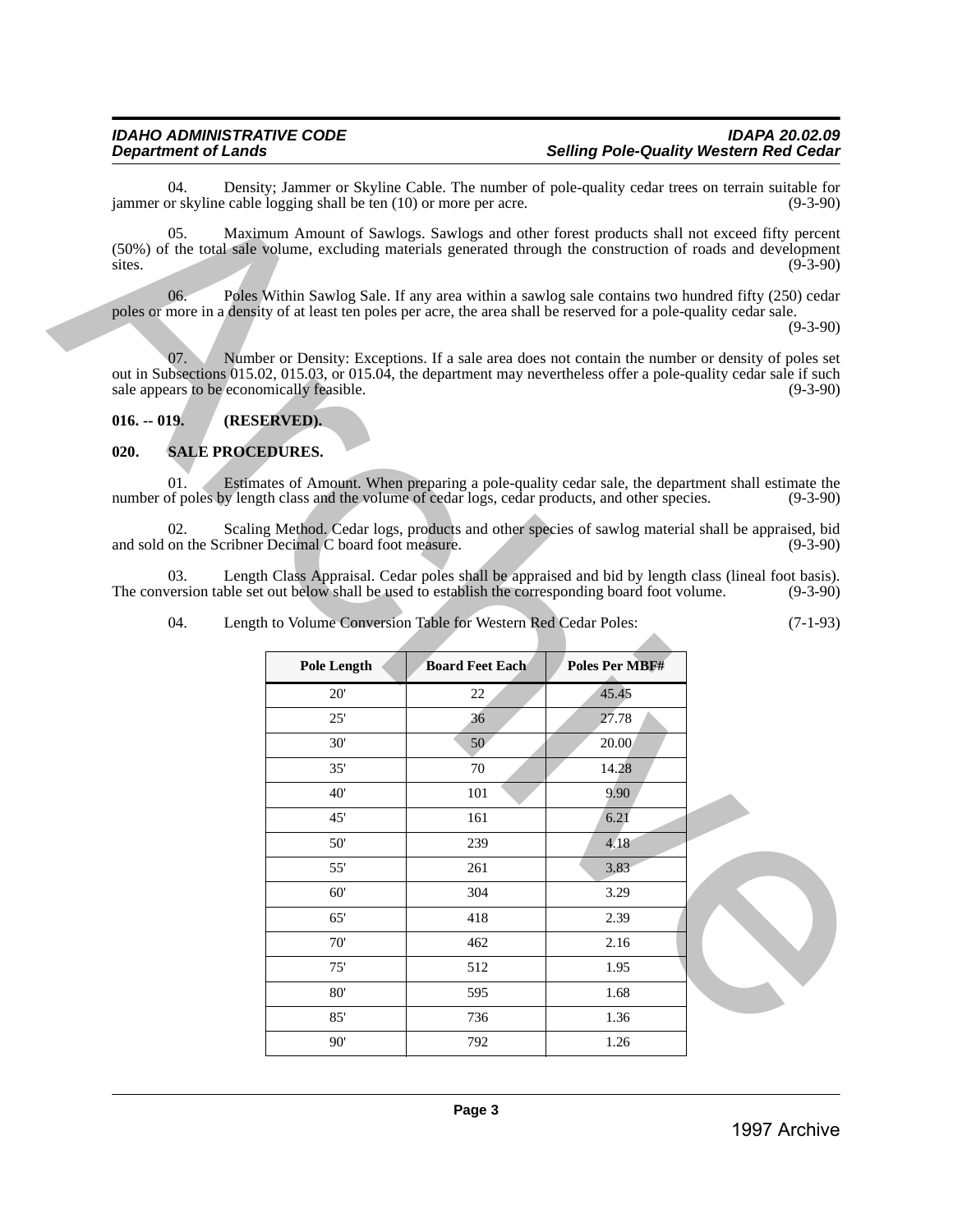## *IDAHO ADMINISTRATIVE CODE IDAPA 20.02.09* **Selling Pole-Quality Western Red Cedar**

| <b>Pole Length</b> | <b>Board Feet Each</b> | <b>Poles Per MBF#</b> |
|--------------------|------------------------|-----------------------|
| 95'                | 892                    | 1.12                  |
| 100'               | 929                    | 1.08                  |
| 105'               | 1113                   | 0.90                  |
| 110'               | 1132                   | 0.88                  |
| 115'               | 1420                   | 0.70                  |
| 120'               | 1475                   | 0.68                  |

|                                                                                                                                                                                                                                                                                                                                                                                                                                                                                                         |                     | <b>Pole Length</b><br><b>Board Feet Each</b> |                    | <b>Poles Per MBF#</b>                                                                                                                                                                         |                                               |
|---------------------------------------------------------------------------------------------------------------------------------------------------------------------------------------------------------------------------------------------------------------------------------------------------------------------------------------------------------------------------------------------------------------------------------------------------------------------------------------------------------|---------------------|----------------------------------------------|--------------------|-----------------------------------------------------------------------------------------------------------------------------------------------------------------------------------------------|-----------------------------------------------|
|                                                                                                                                                                                                                                                                                                                                                                                                                                                                                                         | 95'                 | 892                                          |                    | 1.12                                                                                                                                                                                          |                                               |
|                                                                                                                                                                                                                                                                                                                                                                                                                                                                                                         | 100'                | 929                                          |                    | 1.08                                                                                                                                                                                          |                                               |
|                                                                                                                                                                                                                                                                                                                                                                                                                                                                                                         | 105'                | 1113                                         |                    | 0.90                                                                                                                                                                                          |                                               |
|                                                                                                                                                                                                                                                                                                                                                                                                                                                                                                         | 110'                | 1132                                         |                    | 0.88                                                                                                                                                                                          |                                               |
|                                                                                                                                                                                                                                                                                                                                                                                                                                                                                                         | 115'                | 1420                                         |                    | 0.70                                                                                                                                                                                          |                                               |
|                                                                                                                                                                                                                                                                                                                                                                                                                                                                                                         | 120'                | 1475                                         |                    | 0.68                                                                                                                                                                                          |                                               |
| * Based on Scribner Decimal C board foot measure<br>05.<br>appraised value, bidding shall be limited to cedar poles and cedar sawlogs only.<br>06.                                                                                                                                                                                                                                                                                                                                                      |                     |                                              |                    | Bidding Limited to Cedar. When cedar represents eighty percent (80%) or more of the total<br>Election of Bidder. The successful bidder may elect to remove cedar as cedar poles, sawlogs, and | $(9-3-90)$                                    |
| 07.                                                                                                                                                                                                                                                                                                                                                                                                                                                                                                     |                     |                                              |                    | Election to Manufacture. If the successful bidder elects to manufacture cedar poles, poles and                                                                                                | $(9-3-90)$                                    |
| 08.<br>09.                                                                                                                                                                                                                                                                                                                                                                                                                                                                                              |                     | Typical Bidding Pole-Quality Cedar Sale:     |                    | Election Not to Manufacture. If the successful bidder elects not to manufacture cedar poles, the bid                                                                                          |                                               |
|                                                                                                                                                                                                                                                                                                                                                                                                                                                                                                         |                     | (Cedar Poles)                                |                    |                                                                                                                                                                                               |                                               |
| <b>Length Class</b>                                                                                                                                                                                                                                                                                                                                                                                                                                                                                     | <b>Number Poles</b> | Volume (MBF)                                 | <b>Lineal Feet</b> | Final (\$/In ft)                                                                                                                                                                              |                                               |
| 35'                                                                                                                                                                                                                                                                                                                                                                                                                                                                                                     | 400                 | 28.00                                        | 14,000             | \$0.90                                                                                                                                                                                        | \$12,600                                      |
| 40'                                                                                                                                                                                                                                                                                                                                                                                                                                                                                                     | 350                 | 35.35                                        | 14,000             | 1.10                                                                                                                                                                                          | 15,400                                        |
| 45'                                                                                                                                                                                                                                                                                                                                                                                                                                                                                                     | 300                 | 48.30                                        | 13,500             | 1.10                                                                                                                                                                                          | 14,850                                        |
| sawlog material shall be removed at bid prices (lineal foot basis for poles and MBF basis for sawlogs). Pole-quality<br>cedar trees containing twenty/twenty five/thirty (20-25-30) foot length class cedar poles may be harvested as poles or<br>sawlogs at the purchasers discretion unless such trees are reserved.<br>values of cedar poles and cedar sawlog material shall be weighted by volume to determine the selling value for all<br>cedar sawlogs as shown in the following example.<br>50' | 250                 | 59.75                                        | 12,500             | 1.23                                                                                                                                                                                          | 15,375                                        |
| 55'                                                                                                                                                                                                                                                                                                                                                                                                                                                                                                     | 200                 | 52.20                                        | 11,000             | 1.32                                                                                                                                                                                          | 14,520                                        |
| 60'                                                                                                                                                                                                                                                                                                                                                                                                                                                                                                     | 100                 | 30.40                                        | 6,000              | 1.50                                                                                                                                                                                          | 9,000                                         |
| 65'                                                                                                                                                                                                                                                                                                                                                                                                                                                                                                     | 25                  | 10.45                                        | 1,625              | 1.85                                                                                                                                                                                          | 3,006.25                                      |
| 70'                                                                                                                                                                                                                                                                                                                                                                                                                                                                                                     | $10\,$              | 4.62                                         | 700                | 2.50                                                                                                                                                                                          | $(9-3-90)$<br><b>Bid Val (Cedar)</b><br>1,750 |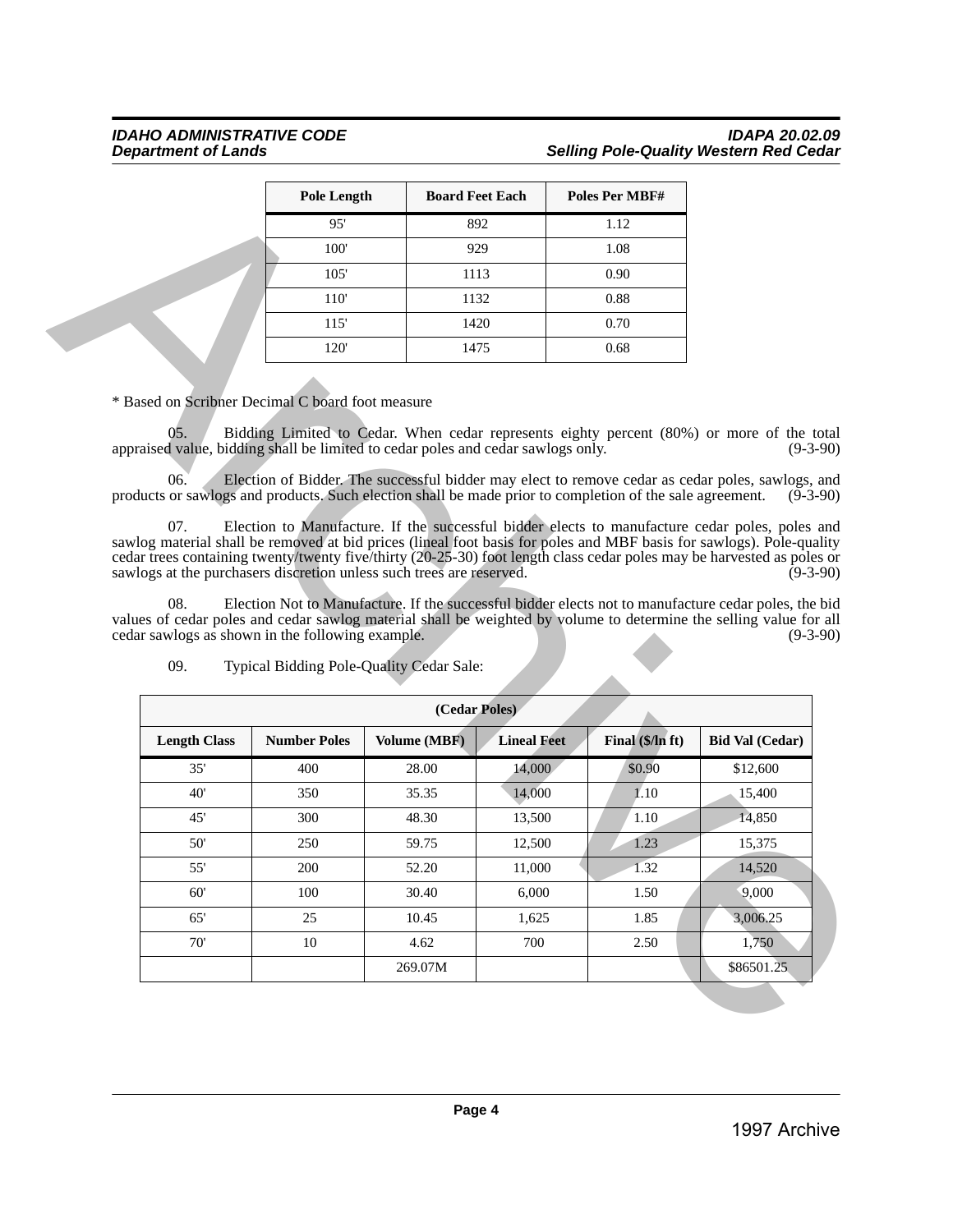|                |                     | (Cedar Sawlogs)    |                            |
|----------------|---------------------|--------------------|----------------------------|
| <b>Species</b> | <b>Volume (MBF)</b> | Final Bid (\$/MBF) | <b>Bid Value (sawlogs)</b> |
| Cedar          | 250 M               | \$110.00           | \$27,500                   |

Pole Removal Option:

Remove poles at bid prices (\$/lineal foot).

2. Remove cedar sawlogs at \$110.00/MBF.

Sawlog Removal Option:

Total Sale Value \$114,001.25 (bid) Sawlog price = ----------------------------- = ---------------------- = \$219.63/MBF (\$/MBF) Cedar Volume (MBF) 519.07 (MBF)

(7-1-93)

#### <span id="page-4-0"></span>**021. -- 024. (RESERVED).**

#### <span id="page-4-1"></span>**025. POLE SPECIFICATIONS.**

The following manufacturing and grading specifications and dimensions for cedar poles are primarily in accordance with or adopted from standards established by the American National Standards Institute, Inc. The table containing over-bark measurements for western red cedar poles was compiled and adopted as a guideline from a study by the Idaho State Board of Scaling Practices.

01. Classification. The true circumference class shall be determined as follows: measure the circumference at six feet from the butt end. This dimension will determine the true class of the pole provided its top (measured at the minimum length point) is large enough. Otherwise the circumference at the top will determine the true class, provided that the circumference at six  $(6)$  feet from the butt does not exceed the specified minimum by more than seven  $(7)$  inches or twenty percent  $(20\%)$ , whichever is greater.  $(9-3-90)$ more than seven  $(7)$  inches or twenty percent  $(20\%)$ , whichever is greater.

02. Permitted Defects. (7-1-93)

a. Firm Red Heart. Firm red heart not accompanied by softening or other disintegration (decay) of the permitted wood is permitted.

b. Defective Butts and Tops. Hollowing in the butt caused by "splinter pulling" in felling the tree is permitted, provided that the area of such a hollow is less than ten percent (10%) of the butt area. Hollow heart is permitted in cedar poles provided that the area of the hollow does not exceed ten percent (10%) of the butt area, and that the depth of the hollow does not exceed two (2) feet, measured from the butt surface. Decay is also permitted in the butt of cedar poles provided that the aggregate area of decay and hollow heart does not exceed ten percent of the entire butt surface and does not occur closer than two inches to the side surface. No decay is permitted in the top of western red cedar poles. Column Standard Column Column Standard Column Standard Column Standard Column Column Standard Column Column Standard Column Column Standard Column Column Standard Column Column Standard Column Column Standard Column Colum

c. Insect Damage. Insect damage, consisting of holes one-sixteenth (1/16) inch or less in diameter or surface scoring or channeling is permitted. All other forms of insect damage are prohibited, except those associated with hollow heart in cedar poles. (9-3-90) with hollow heart in cedar poles.

d. Knot. The diameter of any single knot and the sum of knot diameters in any one (1) foot section shall not exceed the limits of Table 1. Knots containing soft or loose fibers (decay) which are not associated with heart rot are accepted. Knots shall be trimmed smooth. (9-3-90) heart rot are accepted. Knots shall be trimmed smooth.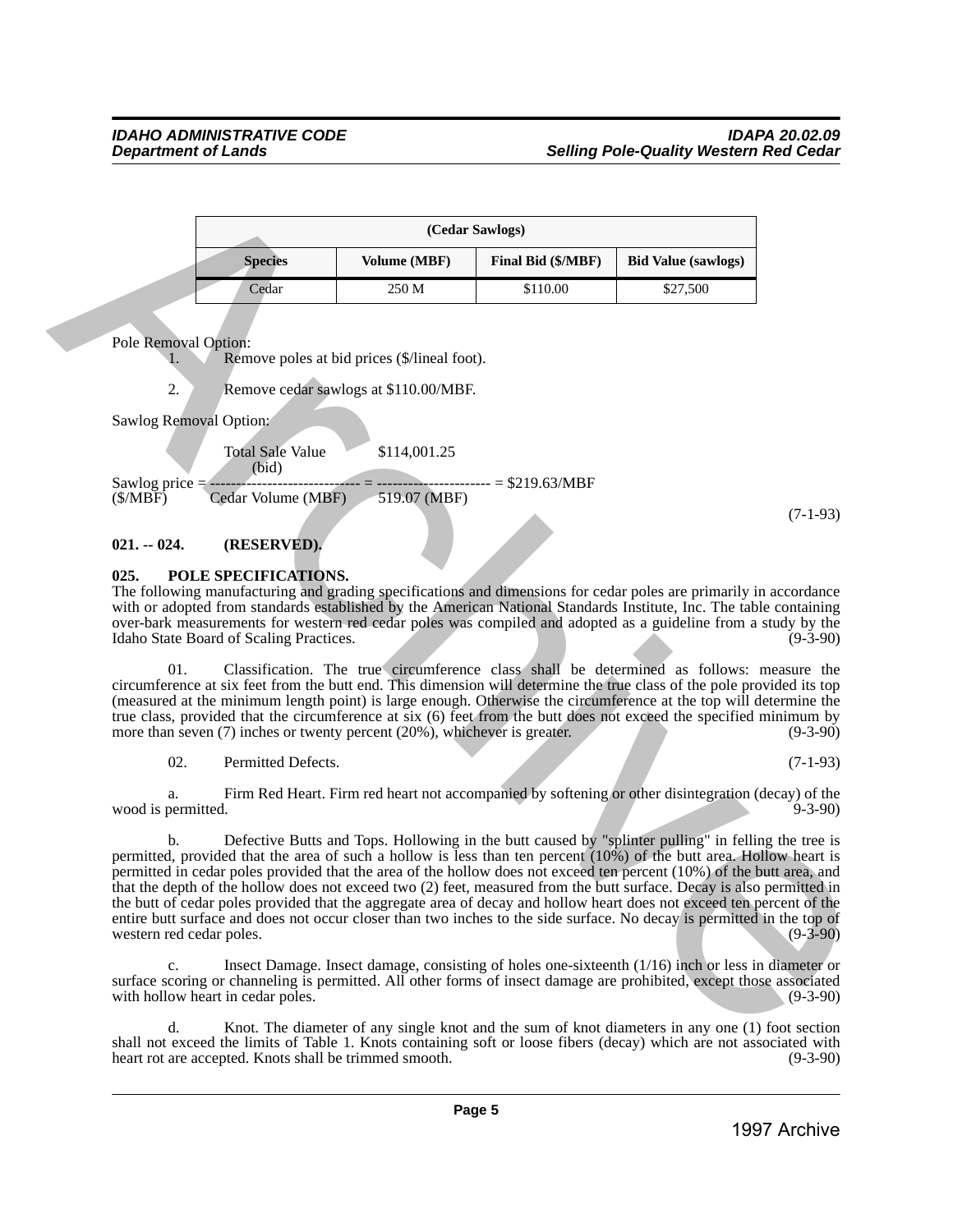## **TABLE 1 - LIMITS OF KNOT SIZES**

|              |                                                                                          |                                                             | <b>Maximum Sizes Permitted</b>              |                                                                                                                                                                                                                                                                                                                                                                                                                                                                                                            |
|--------------|------------------------------------------------------------------------------------------|-------------------------------------------------------------|---------------------------------------------|------------------------------------------------------------------------------------------------------------------------------------------------------------------------------------------------------------------------------------------------------------------------------------------------------------------------------------------------------------------------------------------------------------------------------------------------------------------------------------------------------------|
|              |                                                                                          |                                                             | <b>Diameter of any Single Knot (Inches)</b> | <b>Sum of Diameters of All Knots</b><br><b>Greater Than 0.5 Inch in Any</b><br>1-foot Section (Inches)                                                                                                                                                                                                                                                                                                                                                                                                     |
|              | <b>Length of Pole</b>                                                                    | Classes - H6 to 3                                           | Classes - 4 to 10                           | Classes - H6 to 10                                                                                                                                                                                                                                                                                                                                                                                                                                                                                         |
|              | 45 feet and shorter                                                                      |                                                             |                                             |                                                                                                                                                                                                                                                                                                                                                                                                                                                                                                            |
|              | Lower half of length                                                                     | 3                                                           | $\overline{2}$                              | 8#                                                                                                                                                                                                                                                                                                                                                                                                                                                                                                         |
|              | Upper half of length                                                                     | 5                                                           | $\overline{4}$                              |                                                                                                                                                                                                                                                                                                                                                                                                                                                                                                            |
|              | 50 feet and longer                                                                       |                                                             |                                             |                                                                                                                                                                                                                                                                                                                                                                                                                                                                                                            |
|              | Lower half of length                                                                     | 4                                                           | 4                                           | 10#                                                                                                                                                                                                                                                                                                                                                                                                                                                                                                        |
|              | Upper half of length                                                                     | 6                                                           | 6                                           |                                                                                                                                                                                                                                                                                                                                                                                                                                                                                                            |
|              | #Both upper and lower halves<br>e.                                                       |                                                             |                                             | Dead Streaks. A single, sound dead streak is permitted in western red cedar, provided the greatest<br>width of the streak is less than one fourth $(1/4)$ of the circumference of the pole at the point of measurement. $\tilde{A}$ sound                                                                                                                                                                                                                                                                  |
| groundline.  |                                                                                          |                                                             |                                             | cat face is accepted if not over two $(2)$ deep, if the diameter is ten $(10)$ inches or less, or one fifth $(1/5)$ the pole<br>diameter at the location of the scar, if the diameter is more than ten (10) inches, and not located within two feet of the<br>$(9-3-90)$                                                                                                                                                                                                                                   |
| limitations: | f.                                                                                       |                                                             |                                             | Shape. Poles shall be free from short crooks. A pole may have sweep subject to the following<br>$(9-3-90)$                                                                                                                                                                                                                                                                                                                                                                                                 |
|              | i.                                                                                       | Where sweep is in one plane and one direction only.         |                                             | $(7-1-93)$                                                                                                                                                                                                                                                                                                                                                                                                                                                                                                 |
|              | (1)<br>length when measured as above.                                                    |                                                             |                                             | For poles fifty (50) feet and shorter, a straight line joining the surface of the pole at the groundline<br>and the edge of the pole at the top, in ninety percent (90%) or more of an inspection lot, shall not be distant from the<br>surface of the pole at any point by more than one inch for each ten (10) feet of length between these points. In the<br>remainder of the inspection lot ten percent $(10\%)$ , the poles may have a deviation of one inch for each six $(6)$ feet of<br>$(7-1-93)$ |
| Diagram 1.)  | (2)                                                                                      |                                                             |                                             | Poles fifty-five $(55)$ feet and longer shall meet the one $(1)$ inch in ten $(10)$ feet requirement in<br>seventy-five percent $(75%)$ or more of an inspection lot. In the remainder of the lot (twenty-five percent $(25%)$ ), the<br>poles may have a deviation of one (1) inch for each six (6) feet of length when measured as below. (See Fig. 1,<br>$(9-3-90)$                                                                                                                                     |
|              | ii.<br>intermediate point pass through the surface of the pole. (See Fig. 1, Diagram 2.) |                                                             |                                             | Where sweep is in two $(2)$ planes (double sweep) or in two $(2)$ direction in one $(1)$ plane (reverse<br>sweep), a straight line connecting the midpoint at the groundline with the midpoint at the top shall not at any<br>$(9-3-90)$                                                                                                                                                                                                                                                                   |
|              | 03.<br>General.                                                                          |                                                             |                                             | $(7-1-93)$                                                                                                                                                                                                                                                                                                                                                                                                                                                                                                 |
|              | a.<br>twenty percent (20%) whichever is greater.                                         |                                                             |                                             | Poles shall be produced from live green trees and manufactured to the longest possible length<br>according to the over-bark measurement, unless agreed otherwise by contract (refer to Table 2). These are minimum<br>measurements taken at six (6) feet from the butt end and may be exceeded by seven (7) inches in circumference or<br>$(9-3-90)$                                                                                                                                                       |
|              | b.                                                                                       | Excessive swell, flare, or churned butts shall be cut back. |                                             | $(9-3-90)$                                                                                                                                                                                                                                                                                                                                                                                                                                                                                                 |
|              |                                                                                          |                                                             |                                             |                                                                                                                                                                                                                                                                                                                                                                                                                                                                                                            |